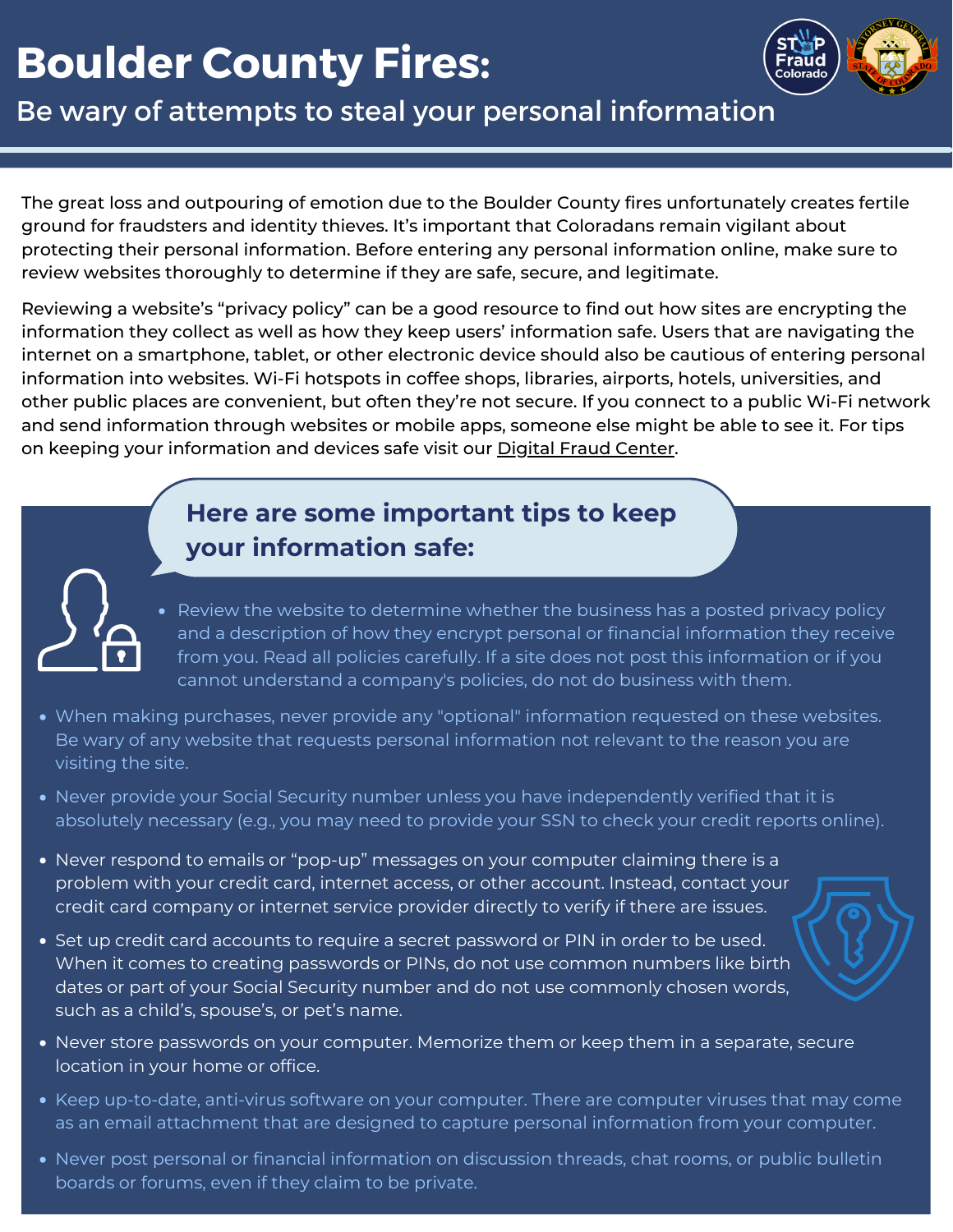



## **Important things to know about "phishing" and "pharming":**

Your inbox is no doubt full of emails from complete strangers with even stranger messages. "This is the email confirmation of your recent purchase," "VERIFY YOUR ACCOUNT," "THIS IS YOUR FINAL NOTICE," "U.K. NATIONAL LOTTERY (WINNING NOTIFICATION)," and so on. All of this is part of an elaborate internet scam known as "phishing."

In a very real sense, these scam artists are fishing for your personal and financial information. You should be especially wary of any outreach specifically tied to the fires as fraudsters may be using heightened public emotions to steal personal information.



"Pharming" refers to another internet scam where identity thieves misdirect your attempt to visit a legitimate website to a fake site of their design. They do this by attacking corporate domain name system (DNS) servers, which means identity thieves don't need to persuade you to visit their bogus website, you are automatically misdirected there.

### **Basic tips on how to avoid these identity theft scams:**

- Never respond to email messages from unknown persons or with suspicious messages in the "subject" line. Your real bank, credit card company, or internet service provider will not contact you this way.
- Install trusted anti-virus and anti-spyware on your computer. Most new computers come equipped with such software, but you'll need to download updates (usually free) on a regular basis to keep up with all the new viruses being developed.